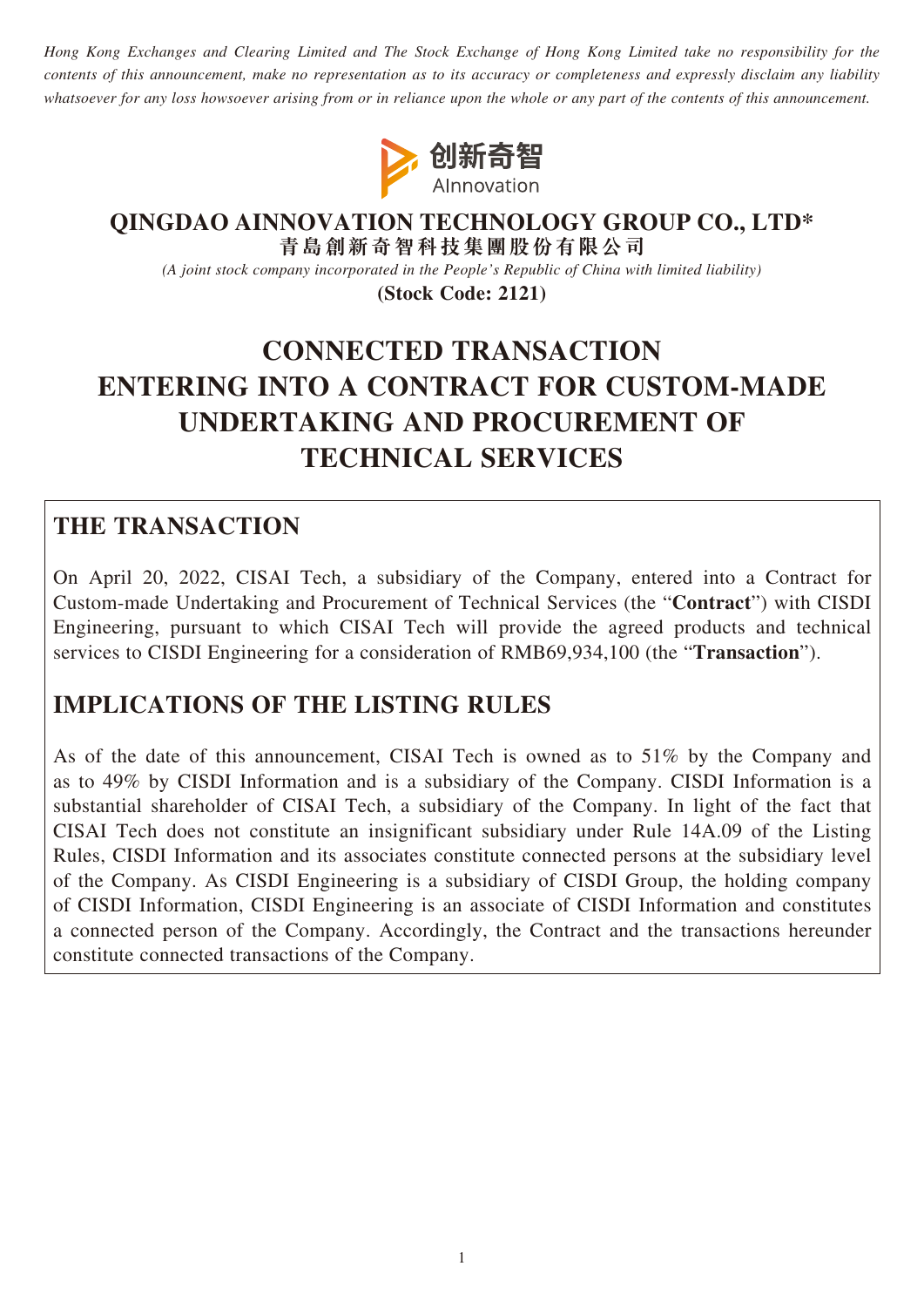Pursuant to Rule 14A.81 of the Listing Rules, if there are a series of connected transactions all conducted or completed within the same 12-month period, or if the relevant transactions are connected with each other, these transactions shall be aggregated. On March 1, 2021, CISAI Tech entered into a Design Outsourcing Contract with CISDI Engineering, pursuant to which CISAI Tech provided design services to CISDI Engineering for a consideration of RMB1,032,980 (the "**Previous Transaction**") and it was completed in July 2021. Pursuant to Rule 14A.76 of the Listing Rules, the Previous Transaction is exempt from the announcement, annual reporting and independent shareholders' approval requirements under Chapter 14A of the Listing Rules as the maximum applicable percentage ratio (as defined in the Listing Rules, the same below) of the Previous Transaction is less than 1% and such transaction constitutes a connected transaction with a connected person at subsidiary level. As the Transaction and the Previous Transaction were conducted within the same 12-month period, the counterparty was CISDI Engineering and the transactions were of the same nature, the Transaction and the Previous Transaction shall be aggregated under Rule 14A.81 of the Listing Rules.

Given that the maximum applicable percentage ratio of the Transaction after taking into account the aggregation is higher than 5% and pursuant to Rule 14A.101 of the Listing Rules, as (i) CISDI Engineering is a connected person at the level of a subsidiary of the Company; (ii) the Board has approved the Contract; and (iii) the independent non-executive Directors have confirmed that the terms of the Contract and the transactions thereunder are fair and reasonable and entered into by the Company in the ordinary course of business on normal commercial terms or on better terms and are in the interests of the Company and its shareholders as a whole, the Contract and the transactions contemplated hereunder are subject to the annual reporting and announcement requirements under Chapter 14A of the Listing Rules and are exempt from the circular (including the independent financial advice) and independent shareholders' approval requirements.

The Contract and the transactions thereunder are revenue in nature and are conducted in the ordinary and usual course of business of the Group and do not constitute notifiable transactions of the Company under Chapter 14 of the Listing Rules.

# **1. CONTRACT FOR CUSTOM-MADE UNDERTAKING AND PROCUREMENT OF TECHNICAL SERVICES**

The main terms of the Contract for Custom-made Undertaking and Procurement of Technical Services are set out as follows:

### **Date**

April 20, 2022

### **Contracting Parties**

CISDI Engineering, as the Customizer;

CISAI Tech, as the Contractor.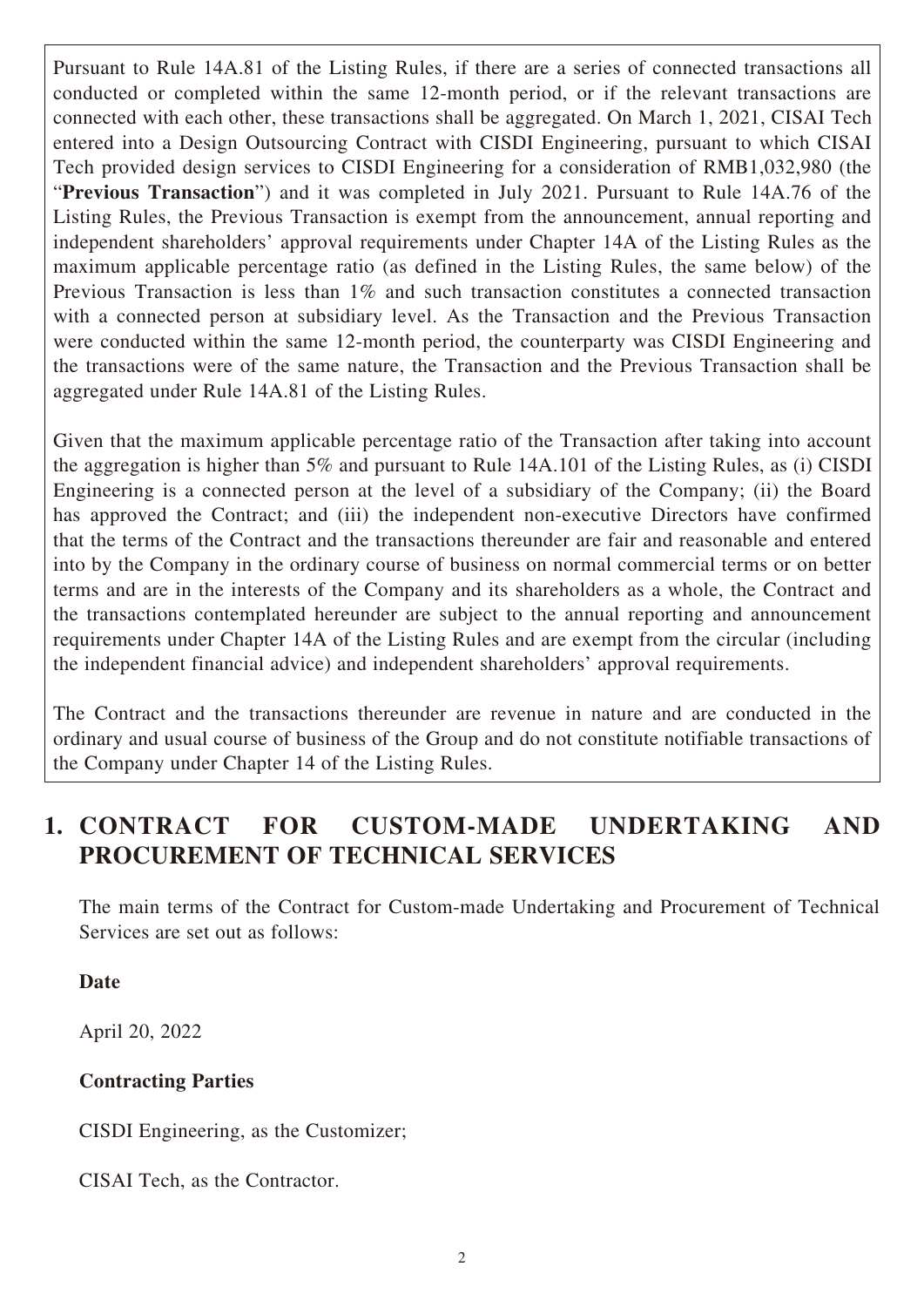### **Subject Matter**

According to the Contract, CISAI Tech shall complete the design, manufacturing of the Products specified by CISDI Engineering and the Owner in the General Contracting Contract in accordance with the requirements of the Contract, and provide technical services, training and etc. to CISDI Engineering, including but not limited to dispatching experienced technical personnel to guide the installation during the Products installation period, carrying out guidance on the commissioning of the Products, as well as technical guidance during the trial production period, dispatching technical personnel on site to deal with and solve all kinds of productrelated problems until the Products are put into normal operation; ensuring that the Products pass all tests, commissioning and functional assessments; solving quality problems during the warranty period, and etc.

### **Contract Consideration and Payment Conditions**

The total consideration of the Contract for Custom-made Undertaking and Procurement of Technical Services is RMB69,934,100. The price is a tax-fixed price and is not subject to changes in market conditions.

The above consideration was determined after arm's length negotiations between both parties to the Contract for Custom-made Undertaking and Procurement of Technical Services in respect of the reasonable costs and expenses to be incurred for the Products and services to be provided by the Contractor.

The Customizer shall pay the contract price to the Contractor by cash bank transfer and promissory notes of not less than 70% within 45 days after the following payment conditions have been met:

| <b>Name</b>                         | <b>Proportion</b> | Amount      | <b>Payment Conditions</b>                                      |
|-------------------------------------|-------------------|-------------|----------------------------------------------------------------|
|                                     |                   | (RMB10,000) |                                                                |
| <b>Payment for equipment costs:</b> |                   |             |                                                                |
| Prepayment                          | 30%               | 1,064.46    | The Contractor provides relevant<br>receipts;                  |
| Payment for pick-up<br>of goods     | 20%               | 709.64      | The Contractor gives notice of<br>(i)<br>readiness of goods;   |
|                                     |                   |             | (ii) The Contractor submits relevant<br>invoices and receipts. |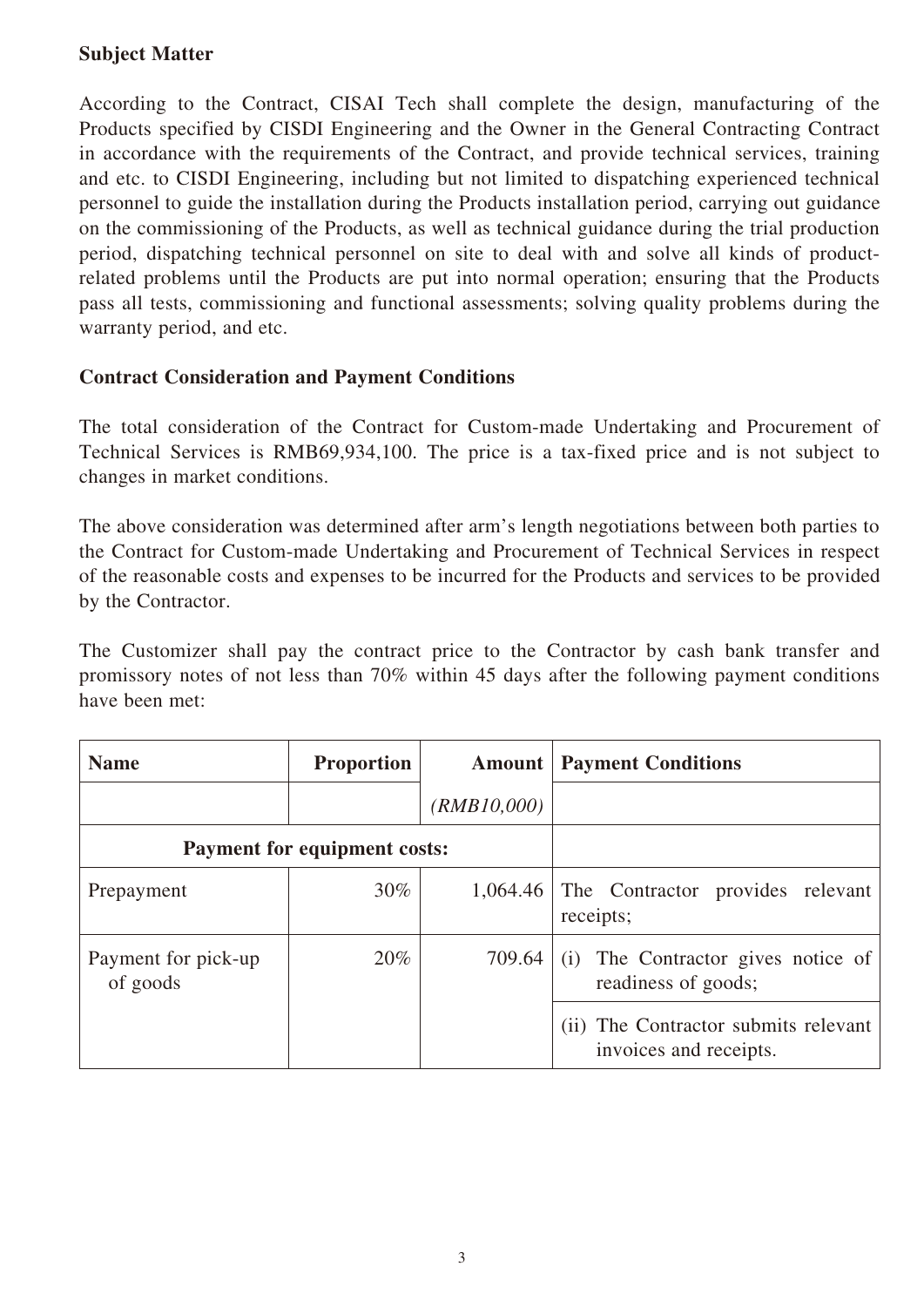| <b>Name</b>                                      | <b>Proportion</b> | <b>Amount</b> | <b>Payment Conditions</b>                                                                                                                              |
|--------------------------------------------------|-------------------|---------------|--------------------------------------------------------------------------------------------------------------------------------------------------------|
|                                                  |                   | (RMB10,000)   |                                                                                                                                                        |
| Payment for arrival of<br>goods                  | 30%               | 1,064.46      | The<br>Customizer<br>(i)<br>receives<br>relevant list and the equipments<br>are delivered to the construction<br>site;                                 |
|                                                  |                   |               | $(ii)$ The<br>Contractor<br>passes<br>acceptance inspection;                                                                                           |
|                                                  |                   |               | (iii) The Contractor submits relevant<br>invoices and receipts.                                                                                        |
| Payment for putting<br>into production           | 15%               | 532.23        | After the project is put into<br>(i)<br>operation, the production is<br>guaranteed for 3 months and the<br>standards and production<br>are<br>reached; |
|                                                  |                   |               | (ii) The Contractor submits relevant<br>receipts.                                                                                                      |
| Quality guarantee<br>deposit                     | 5%                | 177.41        | The warranty period expires and<br>(i)<br>no claims have occurred during<br>the period;                                                                |
|                                                  |                   |               | The Contractor submits relevant<br>(ii)<br>receipts.                                                                                                   |
| Payment for software design and development fee: |                   |               |                                                                                                                                                        |
| Prepayment                                       | 30%               | 1,033.563     | The Contractor provides relevant<br>receipts;                                                                                                          |
| Progress payment                                 | 20%               | 689.042       | The Contractor submits notice of<br>(i)<br>design completion;                                                                                          |
|                                                  |                   |               | The Contractor submits relevant<br>(ii)<br>invoices and receipts.                                                                                      |
| Commissioning<br>payment                         | 30%               | 1,033.563     | The Contractor submits notice of<br>(i)<br>commissioning completion;                                                                                   |
|                                                  |                   |               | (ii) The Contractor submits relevant<br>invoices and receipts.                                                                                         |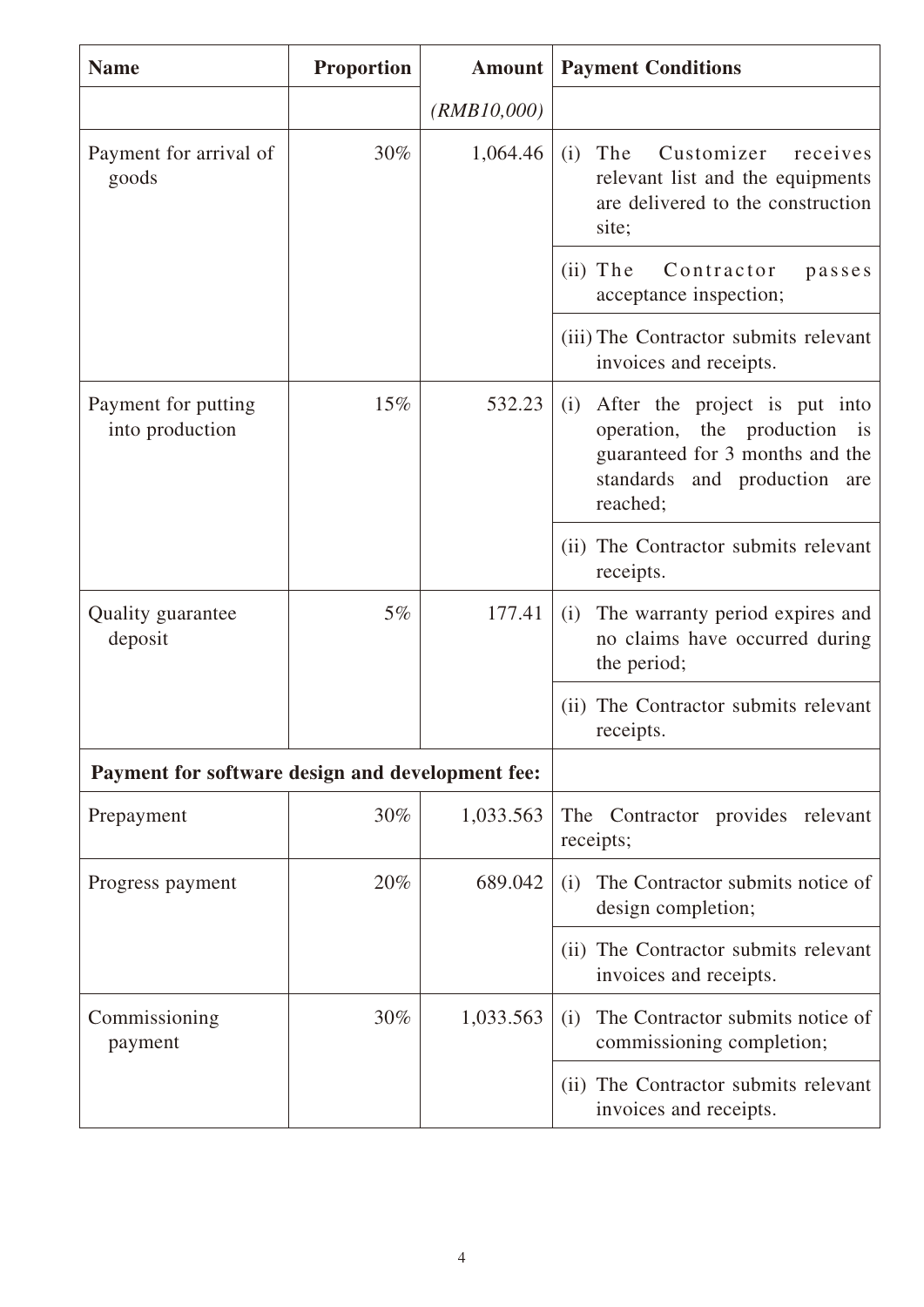| <b>Name</b>                       | <b>Proportion</b> | <b>Amount</b> | <b>Payment Conditions</b>                                                                                                                 |
|-----------------------------------|-------------------|---------------|-------------------------------------------------------------------------------------------------------------------------------------------|
|                                   |                   | (RMB10,000)   |                                                                                                                                           |
| Performance<br>assessment payment | $17\%$            | 585.6857      | The software is put into use and<br>(i)<br>acceptance inspection of<br>the<br>function assessment is passed;                              |
|                                   |                   |               | (ii) The Contractor submits relevant<br>receipts.                                                                                         |
| Warranty period                   | $3\%$             | 103.3563      | The acceptance inspection of<br>(i)<br>function assessment for Products<br>is passed and the operation at<br>full load lasts for 2 years; |
|                                   |                   |               | (ii) The Contractor submits relevant<br>receipts.                                                                                         |

#### **Liabilities of Defaults**

- (1) If the Contractor delays the performance of its obligations under the Contract, including delay in delivery of any batch of the Products, the Customizer shall be entitled to require the Contractor to pay compensation for overdue loss at 0.5% of the contract price for each day of delay from the date of delay.
- (2) If the Products fail to meet the performance indicators and functional requirements specified in the Contract within the specified time, so that all or a part of works items specified in the purchase orders of the Contract for Custom-made Undertaking and Procurement of Technical Services fail to pass the assessment, but still have production functions and use functions, the Contractor shall pay the Customizer 10% of the contract price as the compensation amount. The Customizer shall be entitled to deduct such compensation due to failure to meet the performance assessment standards from the current or subsequent payables or the performance bond.
- (3) If the Contractor subcontracts or subcontracts without the permission of the Customizer, it shall bear the liquidated damages of 10% of the total contract price. Other losses suffered by the Customizer as a result shall be enforced in accordance with the relevant provisions of the Contract.
- (4) The Contractor's delegated agent shall submit the cautions in the contract terms and the annexes to each specific execution department of the Contractor.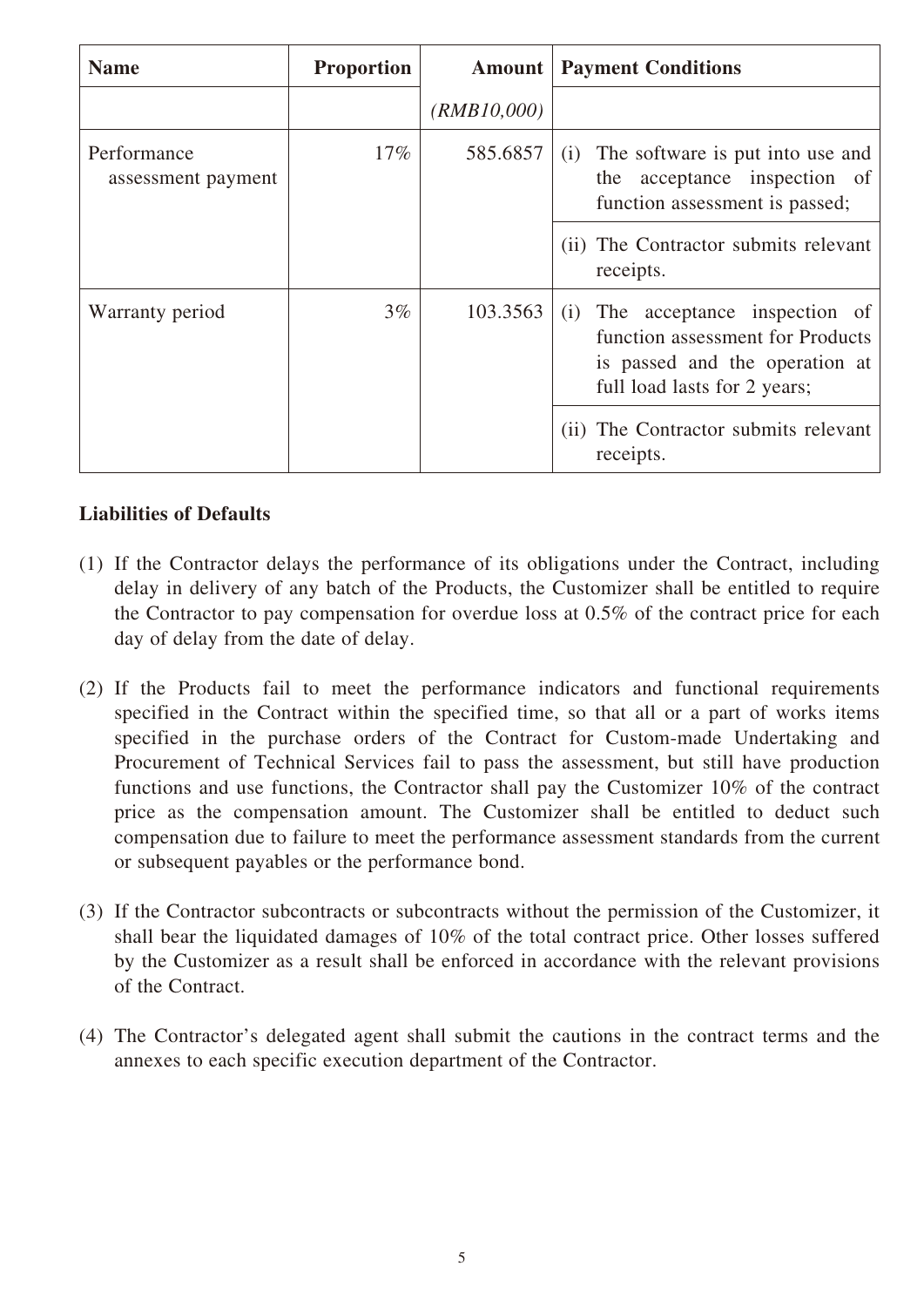# **2. DESIGN OUTSOURCING CONTRACT**

The main terms of the Design Outsourcing Contract are set out as follows:

## **Date**

March 1, 2021

### **Contracting Parties**

CISDI Engineering, as the service recipient;

CISAI Tech, as the service provider.

## **Subject Matter**

CISAI Tech provides design services to CISDI Engineering based on the requirements of CISDI Engineering, the projects include researches on intelligent platform, designs of interface platform and the design of intelligent molten iron transportation.

### **Consideration and Payment Conditions**

The total consideration of the Design Outsourcing Contract is RMB1,032,980. After receiving the qualified design materials submitted by CISAI Tech, CISDI Engineering shall make the one-time payment within 7 days after received the invoice.

The above consideration is determined between the parties after arm's length negotiations for the reasonable cost and expense to be incurred from the design services provided by CISAI Tech.

### **Liabilities of Defaults**

After the Design Outsourcing Contract takes effect, neither party shall modify or cancel the contract at will, otherwise shall be deemed as breach of contract, and the breaching party shall pay the other party a penalty of 10% of the total contract price and compensate the other party for all economic losses caused thereby.

If CISDI Engineering is overdue for payment, CISAI Tech will charge a late fee based on the actual number of days in arrears at the bank's loan interest rate for the same period and have the right to postpone the delivery time.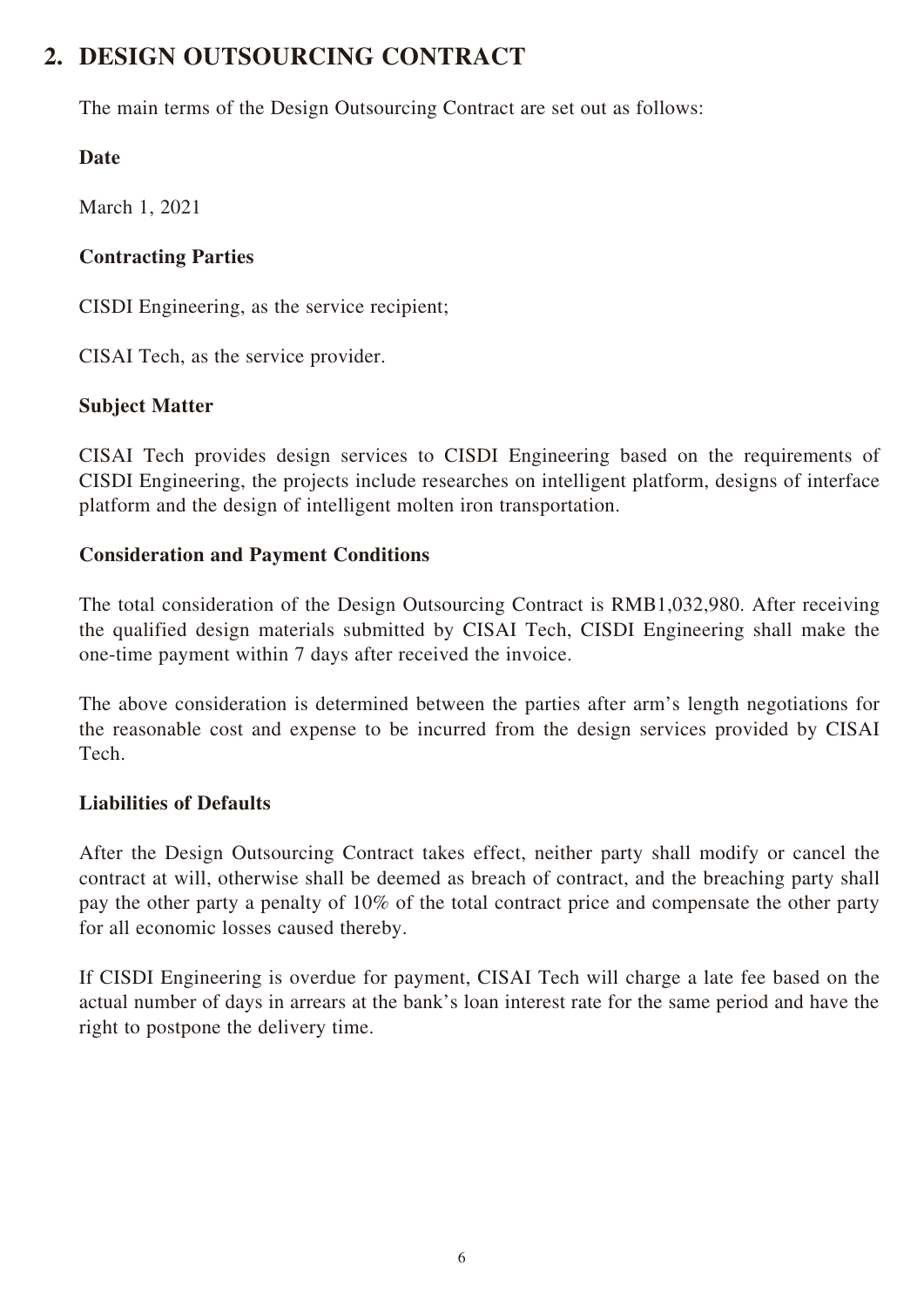# **3. IMPLICATIONS OF THE LISTING RULES**

As of the date of this announcement, CISAI Tech is owned as to 51% by the Company and as to 49% by CISDI Information and is a subsidiary of the Company. CISDI Information is a substantial shareholder of CISAI Tech, a subsidiary of the Company. In light of the fact that CISAI Tech does not constitute an insignificant subsidiary under Rule 14A.09 of the Listing Rules, CISDI Information and its associates constitute connected persons at the subsidiary level of the Company. As CISDI Engineering is a subsidiary of CISDI Group, the holding company of CISDI Information, CISDI Engineering is an associate of CISDI Information and constitutes a connected person of the Company. Accordingly, the Contract and the transactions hereunder constitute connected transactions of the Company.

Pursuant to Rule 14A.81 of the Listing Rules, if there are a series of connected transactions all conducted or completed within the same 12-month period, or if the relevant transactions are connected with each other, these transactions shall be aggregated. On March 1, 2021, CISAI Tech entered into a Design Outsourcing Contract with CISDI Engineering, pursuant to which CISAI Tech provided design services to CISDI Engineering for a consideration of RMB1,032,980 and it was completed in July 2021. Pursuant to Rule 14A.76 of the Listing Rules, the Previous Transaction is exempt from the announcement, annual reporting and independent shareholders' approval requirements under Chapter 14A of the Listing Rules as the maximum applicable percentage ratio (as defined in the Listing Rules, the same below) of the Previous Transaction is less than 1% and such transaction constitutes a connected transaction with a connected person at subsidiary level. As the Transaction and the Previous Transaction were conducted within the same 12-month period, the counterparty was CISDI Engineering and the transactions were of the same nature, the Transaction and the Previous Transaction shall be aggregated under Rule 14A.81 of the Listing Rules.

Given that the maximum applicable percentage ratio of the Transaction after taking into account the aggregation is higher than 5% and pursuant to Rule 14A.101 of the Listing Rules, as (i) CISDI Engineering is a connected person at the level of a subsidiary of the Company; (ii) the Board has approved the Contract; and (iii) the independent non-executive Directors have confirmed that the terms of the Contract and the transactions thereunder are fair and reasonable and entered into by the Company in the ordinary course of business on normal commercial terms or on better terms and are in the interests of the Company and its shareholders as a whole, the Contract and the transactions contemplated hereunder are subject to the annual reporting and announcement requirements under Chapter 14A of the Listing Rules and are exempt from the circular (including the independent financial advice) and independent shareholders' approval requirements.

The Contract and its transactions are revenue in nature and are conducted in the ordinary and usual course of business of the Group and do not constitute notifiable transactions of the Company under Chapter 14 of the Listing Rules.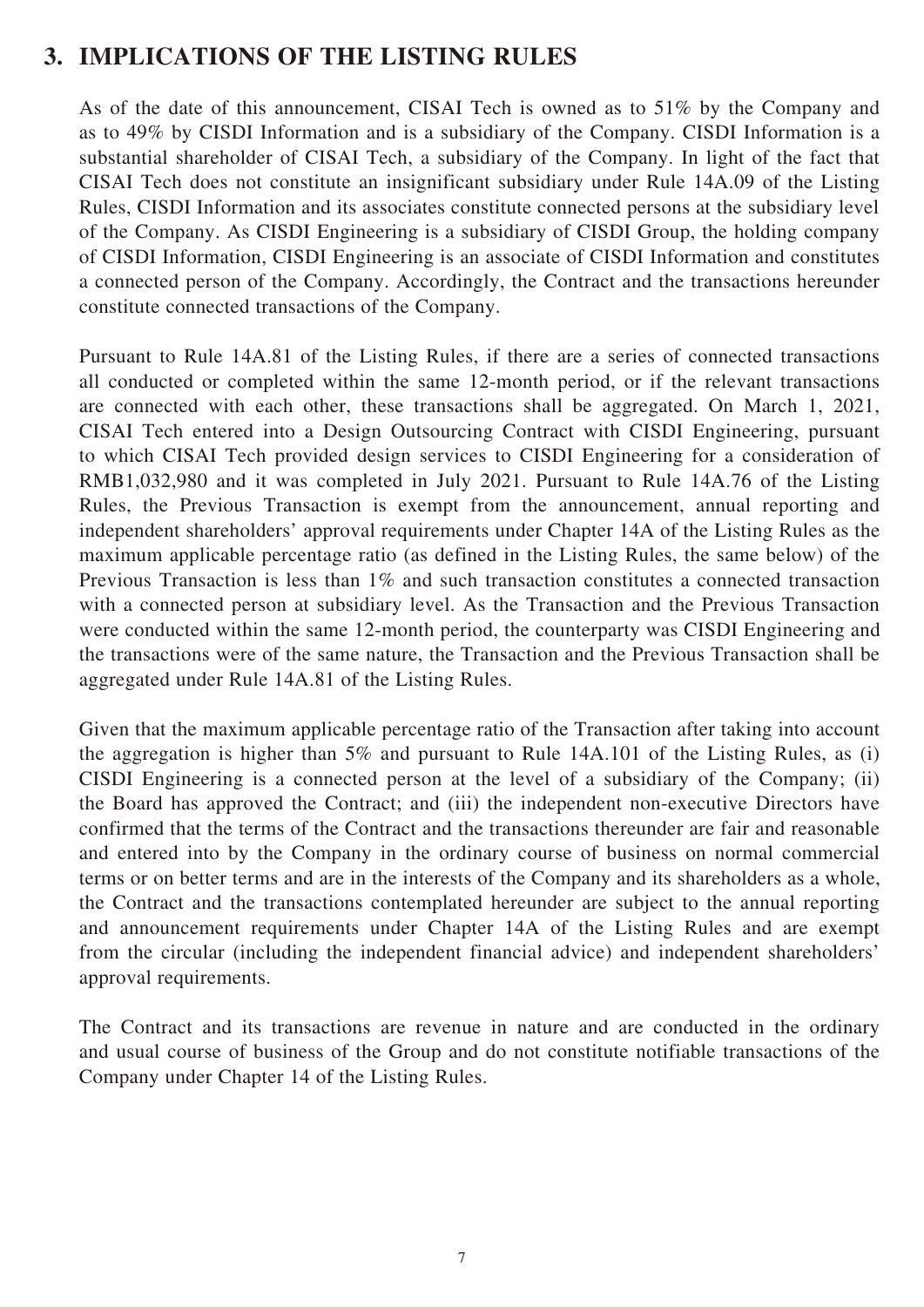# **4. REASONS AND BENEFITS OF THE TRANSACTION**

The Transaction fully combines the AI algorithm software capability of CISAI Tech with the engineering and industry understanding ability of CISDI Engineering, enabling the Company to successfully supply AI solutions to one of the largest steel mills in China, further increasing the market share of the Company's intelligent molten iron solutions and realizing the reuse and expansion of intelligent molten iron solutions once again.

# **5. DIRECTORS' CONFIRMATION**

The Directors (including the independent non-executive Directors) are of the view that the terms of the Contract and the transaction contemplated thereunder are fair and reasonable, on normal commercial terms or better for the Company and has been entered into in the ordinary and usual course of business of the Company, and the Contract and the transaction contemplated thereunder are in the interests of the Company and its Shareholders as a whole.

None of the Directors has a material interest in the Transaction, thus no Director shall abstain from voting on the relevant board resolutions in respect of the Transaction.

# **6. GENERAL INFORMATION**

The Company is a company established under the laws of the PRC on February 6, 2018 with limited liability, which focuses on developing and delivering AI-based products and solutions for the manufacturing and financial services industries in China.

CISAI Tech is a company incorporated under the laws of the PRC on March 29, 2019 with limited liability, mainly engaging in intelligent logistics. CISAI Tech is held as to 51% and 49% by the Company and CISDI Information respectively. CISAI Tech is also a subsidiary of the Company.

CISDI Engineering is a joint stock limited company incorporated in the PRC, mainly engaging in the businesses such as total solutions, consultation, engineering design, general contracting, complete sets of equipments, engineering supervision, production and operation services for steel enterprises. CISDI Engineering is a subsidiary of CISDI Group, the holding company of CISDI Information, and the connected person of the Company at the subsidiary level.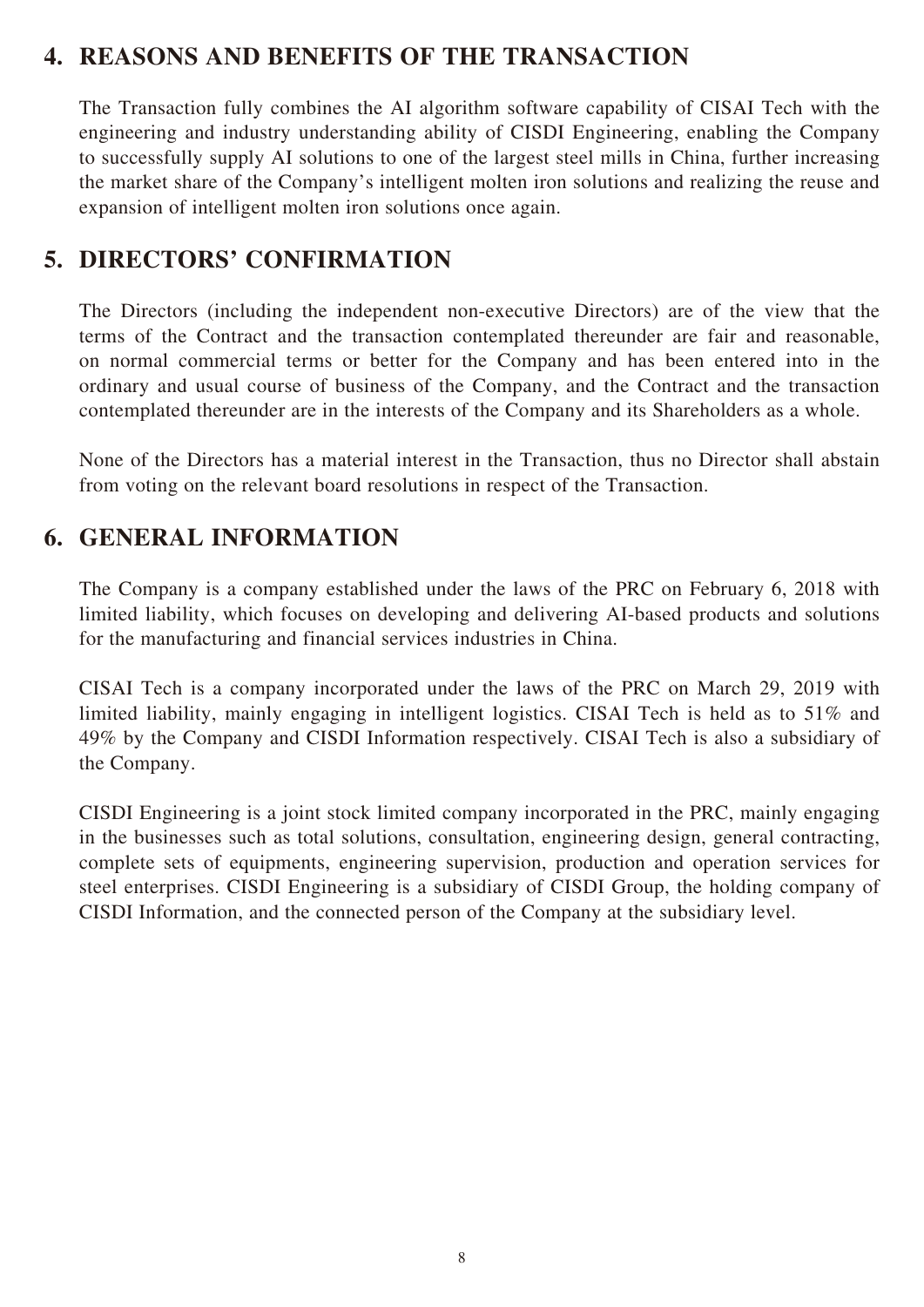# **7. DEFINITION**

In this announcement, unless the context otherwise requires, the following expressions shall have the following meanings.

| "CISAI Tech" or "Contractor"           | Chongqing CISAI Technology Co., Ltd. (重慶賽迪奇智<br>人工智能科技有限公司 ), held as to 51% and 49% by the<br>Company and CISDI Information respectively, and also a<br>subsidiary of the Company                                                                                                                                                                                                                                                                                                                                                                                                                                                                                                                                                                                                                                                                                                                                                                                                                                                                                                                                                                                                                                           |
|----------------------------------------|------------------------------------------------------------------------------------------------------------------------------------------------------------------------------------------------------------------------------------------------------------------------------------------------------------------------------------------------------------------------------------------------------------------------------------------------------------------------------------------------------------------------------------------------------------------------------------------------------------------------------------------------------------------------------------------------------------------------------------------------------------------------------------------------------------------------------------------------------------------------------------------------------------------------------------------------------------------------------------------------------------------------------------------------------------------------------------------------------------------------------------------------------------------------------------------------------------------------------|
| "CISDI Engineering" or<br>"Customizer" | CISDI Engineering Co., Ltd (中冶賽迪工程技術股份<br>有限公司), is a subsidiary of CISDI Group, the holding<br>company of CISDI Information, and constitutes the<br>connected person of the Company at the subsidiary level                                                                                                                                                                                                                                                                                                                                                                                                                                                                                                                                                                                                                                                                                                                                                                                                                                                                                                                                                                                                                 |
|                                        | CISDI Engineering is held as to $72.54\%$ , $13.34\%$ , $6.28\%$ ,<br>4.32%, 1.96%, 0.78% and 0.78% by CISDI Group (whose<br>ultimate beneficial owner was Metallurgical Corporation<br>of China Ltd. (中國治金科工股份有限公司), a company<br>listed on Shanghai Stock Exchange (stock code: 601618)<br>and the Stock Exchange (stock code: 1618) respectively),<br>Pangang Group Vanadium & Titanium Resources Co., Ltd.<br>( 攀鋼集團釩鈦資源股份有限公司 ) (a company listed on<br>Shenzhen Stock Exchange, stock code: 000629), Shanghai<br>Baosight Software Co., Ltd. (上海寶信軟件股份有限<br>$\Diamond \exists$ ) (a company listed on Shanghai Stock Exchange,<br>stock code: 600845), Yantai City Industrial Furnace<br>Factory (烟台市工業爐廠), Xi'an Shaangu Power Co.,<br>Ltd. ( 西安陝鼓動力股份有限公司 ) (a company listed on<br>Shanghai Stock Exchange, stock code: 601369), Shaanxi<br>Yayan Industry Co., Ltd. (陝西壓延實業有限公司)<br>(whose ultimate beneficial owner was State-owned Assets<br>Supervision and Administration Commission of Shaanxi<br>Provincial People's Government (陝西省人民政府國有資<br>產監督管理委員會)) and Chongqing Chuanyi Automation<br>Co., Ltd. (重慶川儀自動化股份有限公司) (a company<br>listed on Shanghai Stock Exchange, stock code: 603100)<br>respectively |
| "CISDI Group"                          | CISDI Group Co., Ltd. ( 賽迪集團有限公司), the holding<br>company of CISDI Information, and constituting the<br>connected person of the Company at the subsidiary level                                                                                                                                                                                                                                                                                                                                                                                                                                                                                                                                                                                                                                                                                                                                                                                                                                                                                                                                                                                                                                                              |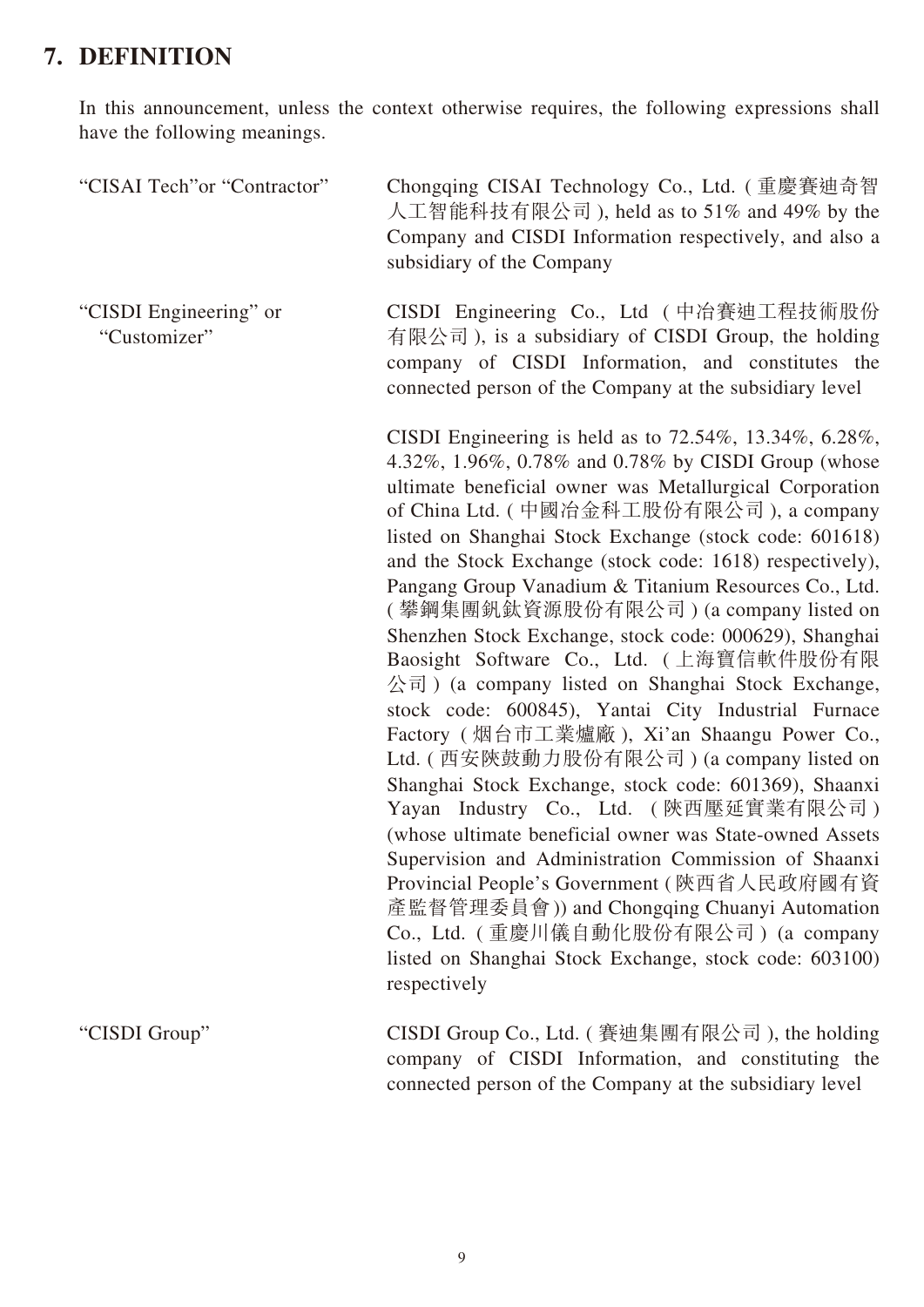| "CISDI Information"                                                                                     | CISDI Chongqing Information Technology Co., Ltd. $(\dagger)$<br>冶賽迪重慶信息技術有限公司), a substantial shareholder<br>of CISAI Tech and the connected person of the Company<br>at the subsidiary level                                                                                                                                                                |
|---------------------------------------------------------------------------------------------------------|--------------------------------------------------------------------------------------------------------------------------------------------------------------------------------------------------------------------------------------------------------------------------------------------------------------------------------------------------------------|
| "Company", "our Company" or<br>"the Company"                                                            | Qingdao AInnovation Technology Group Co., Ltd (青島<br>創新奇智科技集團股份有限公司), which was established<br>with limited liabilities under the laws of the PRC on<br>February 6, 2018 and converted into a joint stock limited<br>company on May 19, 2021, and its H shares are listed on<br>the Stock Exchange (stock code: 2121)                                        |
| "Contract for Custom-made<br>Undertaking and Procurement<br>of Technical Services" or "the<br>Contract" | Custom-made<br>for<br>Undertaking<br>the<br>Contract<br>and<br>Procurement of Technical Services entered into between<br>the Company's subsidiary CISAI Tech and CISDI<br>Engineering on April 20, 2022, pursuant to which<br>CISAI Tech Provides customized Products and technical<br>services to CISDI Engineering for a consideration of<br>RMB69,934,100 |
| "Design Outsourcing Contract"                                                                           | the Design Outsourcing Contract entered into between the<br>Company's subsidiary CISAI Tech and CISDI Engineering<br>on March 1, 2021, pursuant to which CISAI Tech provides<br>design services to CISDI Engineering for a consideration<br>of RMB1,032,980                                                                                                  |
| "Director(s)"                                                                                           | the director(s) of our Company                                                                                                                                                                                                                                                                                                                               |
| "General Contracting Contract"                                                                          | General Contracting Contract entered into between<br>CISDI Engineering and the Owner, pursuant to which<br>CISDI Engineering (as the Contractor) provides general<br>contracting services of the intelligent molten iron<br>transportation system to the Owner (as the offeror)                                                                              |
| "Listing Rules"                                                                                         | The Rules Governing the Listing of Securities on the<br>Stock Exchange of Hong Kong Limited, as amended,<br>supplemented, or otherwise modified from time to time                                                                                                                                                                                            |
| " $Owner(s)$ "                                                                                          | the project owner and its associates and transferee<br>companies as specified in the purchase orders of the<br>Contract for Custom-made Undertaking and Procurement<br>of Technical Services                                                                                                                                                                 |
| "PRC" or "China"                                                                                        | the People's Republic of China                                                                                                                                                                                                                                                                                                                               |